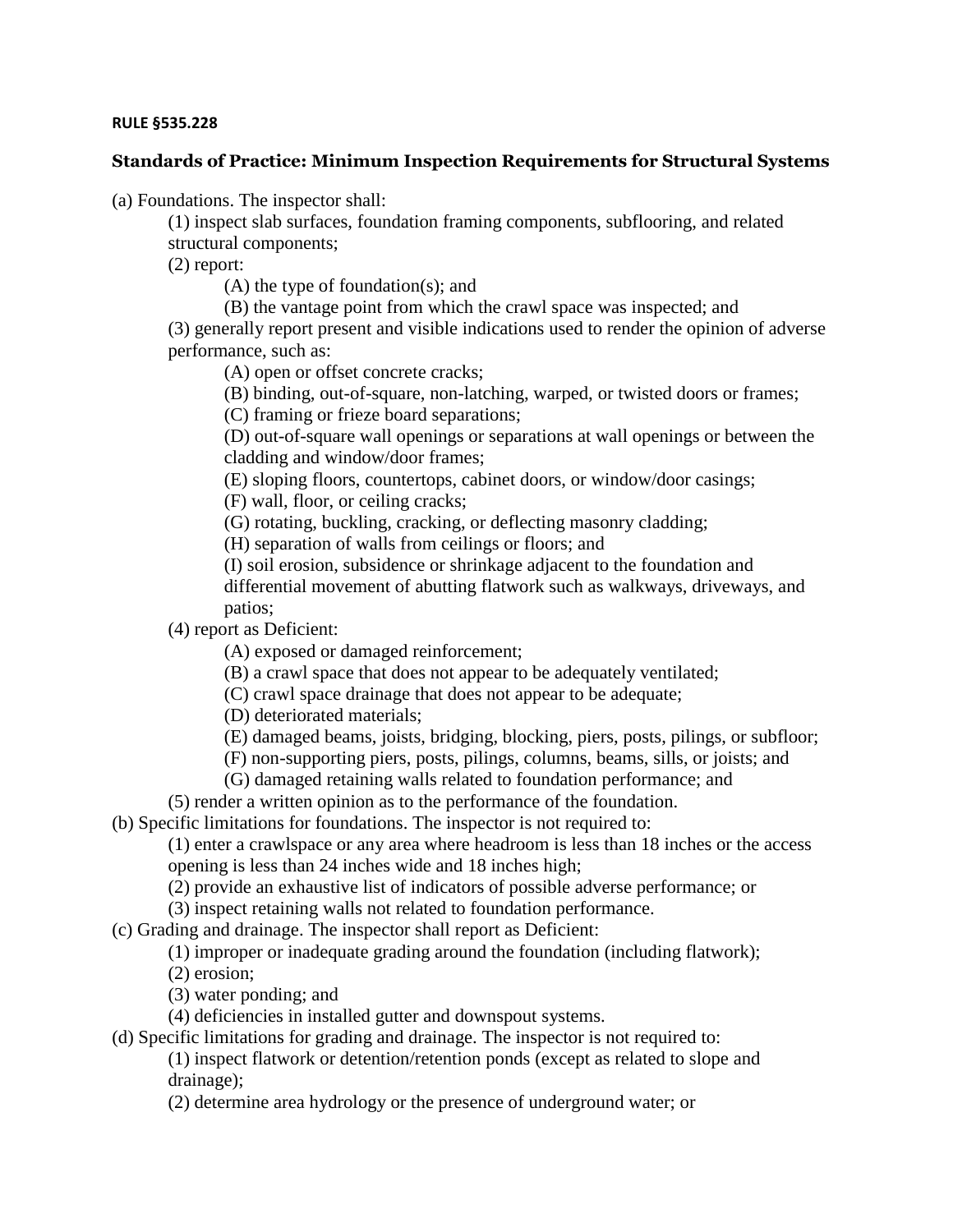(3) determine the efficiency or operation of underground or surface drainage systems. (e) Roof covering materials. The inspector shall:

(1) inspect the roof covering materials from the surface of the roof;

(2) report:

(A) type of roof covering(s);

(B) vantage point from where the roof was inspected

(C) any levels or surfaces that were not accessed;

(D) evidence of previous repairs to roof covering materials, flashing details, skylights, and other roof penetrations; and

(E) evidence of water penetration; and

(3) report as Deficient:

(A) a roof covering that is not appropriate for the slope of the roof;

(B) deficiencies in:

(i) fastening of roof covering material, as determined by a random sampling;

(ii) roof covering materials;

(iii) flashing details;

(iv) skylights; and

(v) other roof penetrations.

(f) Specific limitations for roof covering. The inspector is not required to:

(1) determine the remaining life expectancy of the roof covering;

(2) inspect the roof from the roof level if, in the inspector's reasonable judgment, the inspector cannot safely reach or stay on the roof or significant damage to the roof covering materials may result from walking on the roof;

(3) determine the number of layers of roof covering material;

(4) identify latent hail damage; or

(5) provide an exhaustive list of locations of water penetrations or previous repairs.

(g) Roof structure and attic. The inspector shall:

(1) report:

(A) the vantage point from which the attic space was inspected;

(B) the presence of and approximate average depth of attic insulation and

thickness of vertical insulation, when visible; and

(C) evidence of water penetration; and

(2) report as Deficient:

(A) attic space that does not appear to be adequately ventilated;

(B) deficiencies in installed framing members and decking;

(C) deflections or depressions in the roof surface as related to the adverse performance of the framing and the roof deck;

(D) missing insulation;

(E) deficiencies in attic access ladder and access opening; and

(F) deficiencies in attic ventilators.

(h) Specific limitations for roof structure and attic. The inspector is not required to:

(1) enter attics or unfinished spaces where openings are less than 22 inches by 30 inches

or headroom is less than 30 inches;

(2) operate powered ventilators; or

(3) provide an exhaustive list of locations of water penetrations.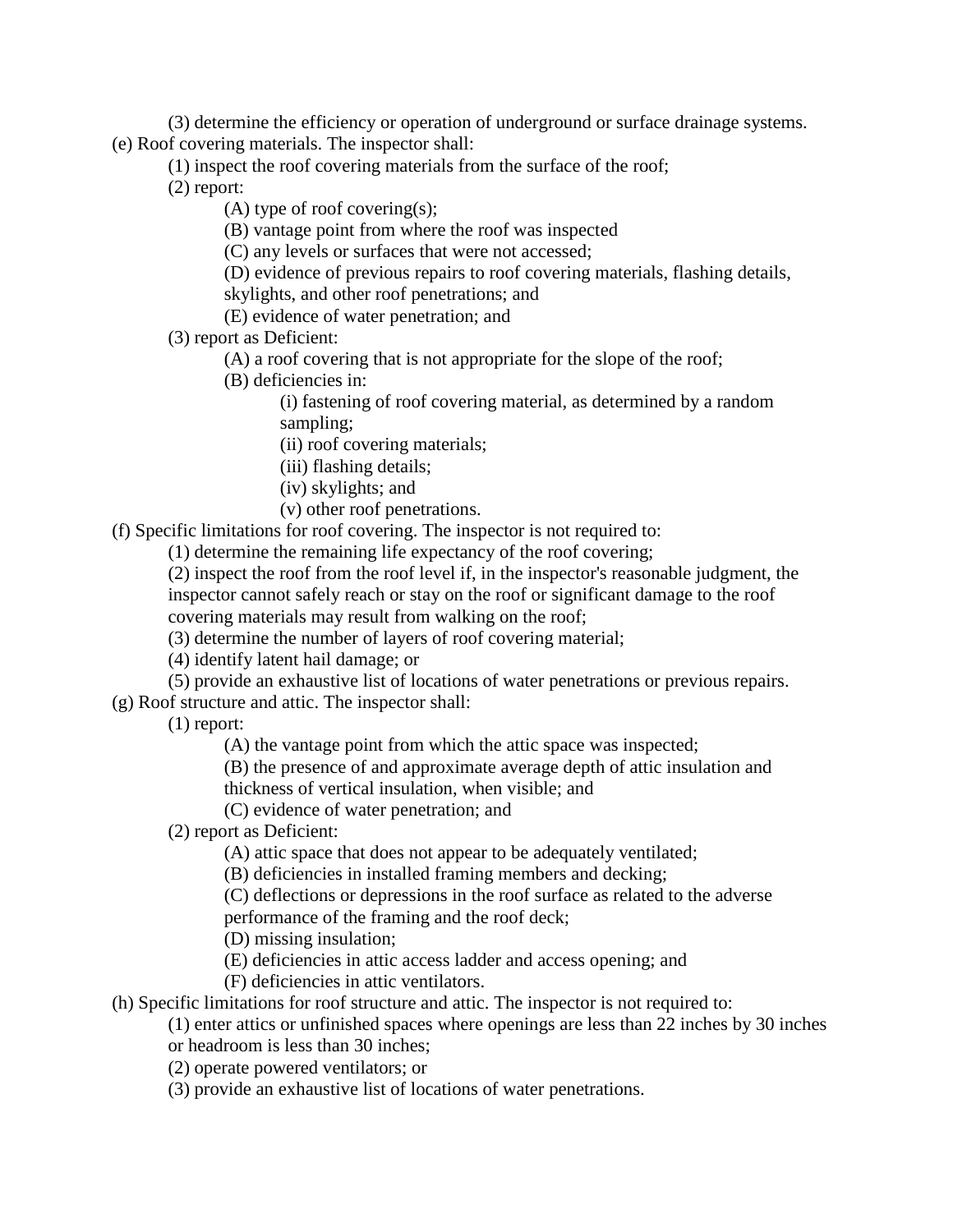(i) Interior walls, ceilings, floors, and doors. The inspector shall:

(1) report evidence of water penetration; and

(2) report as Deficient:

(A) doors and hardware that do not operate properly;

(B) deficiencies related to structural performance or water penetration; and

(C) lack of fire separation between the garage and the residence and its attic space.

(j) Specific limitation for interior walls, doors, ceilings, and floors. The inspector is not required to:

(1) report cosmetic damage or the condition of floor, wall, or ceiling coverings; paints, stains, or other surface coatings; cabinets; or countertops, or

(2) provide an exhaustive list of locations of water penetrations.

(k) Exterior walls, doors, and windows. The inspector shall:

(1) report evidence of water penetration; and

(2) report as Deficient:

(A) the lack of functional emergency escape and rescue openings in all sleeping rooms;

(B) the lack of a solid wood door not less than 1-3/8 inches in thickness, a solid or honeycomb core steel door not less than 1-3/8 inches thick, or a 20-minute firerated door between the residence and an attached garage;

(C) missing or damaged screens;

(D) deficiencies related to structural performance or water penetration; and

(E) deficiencies in:

(i) claddings;

(ii) water resistant materials and coatings;

(iii) flashing details and terminations;

(iv) the condition and operation of exterior doors, garage doors, and hardware; and

(v) window operation and components.

(l) Specific limitations for exterior walls, doors, and windows. The inspector is not required to:

(1) report the condition or presence of awnings, shutters, security devices, or systems;

(2) determine the cosmetic condition of paints, stains, or other surface coatings; or

(3) operate a lock if the key is not available.

(m) Exterior and interior glazing. The inspector shall:

(1) inspect the window and door glazing; and

(2) report as Deficient:

(A) insulated windows that are obviously fogged or display other evidence of broken seals;

(B) deficiencies in glazing, weather stripping, and glazing compound in windows and exterior doors; and

- (C) the absence of safety glass in hazardous locations.
- (n) Specific limitation for exterior and interior glazing. The inspector is not required to:
	- (1) exhaustively observe insulated windows for evidence of broken seals;
		- (2) exhaustively observe glazing for identifying labels; or

(3) identify specific locations of damage.

(o) Interior and exterior stairways. The inspector shall report as Deficient: